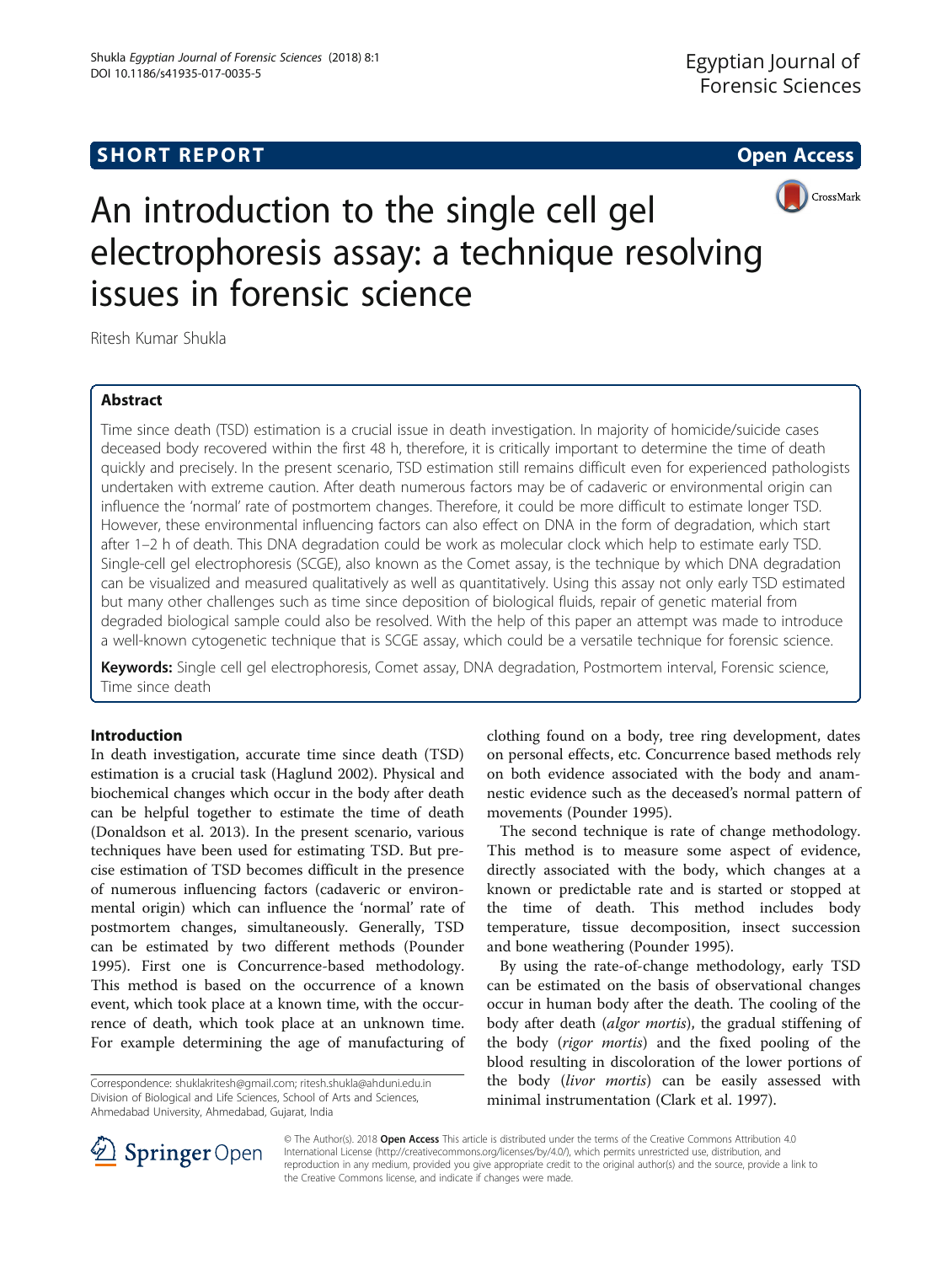These Postmortem changes can roughly estimate the TSD but are unable to provide accurate estimation. Furthermore, these postmortem changes are very complex and influenced by the different internal and external factors (Swift [2006\)](#page-6-0).

All of the above mentioned methods are effective but are insufficient to achieve the precise conclusion regarding to the TSD estimation. Instead of independently, these observational changes can collectively predict well, but all these changes are influenced by cadaveric or environmental origin, so it may vary from case to case and person to person. Therefore, accurate TSD estimation is not possible with these methods. Thus more accurate and reliable method for TSD estimation is urgently needed.

In spite of the tremendous advancement in forensics and life sciences over the past few decades, especially through DNA analysis, TSD estimation is still lacking behind. DNA is a genetic material and present inside a nucleus of the cell, therefore external and internal factors would not be able to affect them easily. Hence with the help of DNA degradation analysis we could reach to the more accurate estimation of the TSD.

Previous studies have shown that DNA degradation and repair is mutual interchangeable biological processes occurring in the cells of living human bodies (Reddy [2009](#page-6-0); Clancy [2008](#page-6-0)). When any xenobiotic substance gets internalized into the cellular system, it may interact with genetic material such as DNA. When they interact with DNA, conformational changes, single or double strand breaks, formation of alkali labile sites may occur (Clancy [2008](#page-6-0)). When these changes are occurring in DNA, repair mechanism starts functioning immediately which is mainly regulating cell division process. These cell division processes stops in the cells, after death, then DNA repair pathway are impeded and DNA degradation process becomes un-repairable (Clancy [2008](#page-6-0)). In this way, DNA degradation increase with prolongation of time of death and thus, this could be a good molecular clock for TSD estimation. In this order, Xiong et al. ([2010](#page-6-0)) have quantified the rate of DNA degradation in tissue cells with the prolongation of postmortem interval (PMI). This study revealed a positive linear correlation between the rate of DNA degradation and postmortem interval (Xiong et al. [2010](#page-6-0)). In addition, forensic researchers have used a variety of techniques in this concern with different tissues as sources of samples which demonstrated the positive correlation between DNA degradation and postmortem interval (Xiong et al. [2010;](#page-6-0) Lin et al. [2000;](#page-6-0) Chen et al. [2005](#page-6-0); Luo et al. [2006](#page-6-0); Zhen et al. [2006](#page-6-0); Hao et al. [2007](#page-6-0); Gomaa et al. [2013](#page-6-0); El-Harouny et al. [2008](#page-6-0)). In this order, forensic scientists have made an attempt to use flow cytometry technique for estimating postmortem interval through the

assessment of DNA degradation (Williams et al. [2015](#page-6-0); Cordeiro et al. [2015](#page-6-0)). Additionally, they have found good correlations between TSD and DNA degradation measured using flow cytometry. But limitations to the procedure as it was originally proposed have proven difficult to overcome for forensic samples. Flow cytometry requires a suspension for staining and analysis. This could make scientists difficult to analyze solid tissue without extensive manipulation. Additionally, this assay measures total DNA but cannot be able to differentiate between intact human DNA and bacterial or fungal DNA. Several modifications to flow cytometry have been made due to which it become more specific and sensitive (Goddard et al. [2006\)](#page-6-0), but the approaches have not extended the general acceptance. Therefore, this technique is not commonly used for forensic purposes. Another point is, this instrument is not easily available, due to high cost. For the forensic purposes we need a low cost, rapid, reliable, easily available and accessible technique that can be performed easily in the laboratory. At this instant, single cell gel electrophoresis (SCGE) or the Comet assay is the most appropriate method for TSD estimation via DNA damage assessment.

This technique was first introduced by Ostling and Johnson ([1984](#page-6-0)), using a microgel electrophoresis technique to quantify DNA damage in cells. This technique is also known as "single-cell gel electrophoresis" which is famous by the name of "Comet assay" due to comet like appearance of degraded DNA in result (Fig. [1\)](#page-2-0). They have used this technique in the neutral conditions that only allow the detection of double-stranded DNA breaks. Later on, NP Singh et al. [\(1998](#page-6-0)) have modified this technique as to assess the DNA damage in alkaline condition. The single cell gel electrophoresis (SCGE)/Comet assay combines the simplicity of biochemical techniques for detecting DNA single strand breaks (frank strand breaks and incomplete excision repair sites), alkali-labile sites and cross-linking with the single cell approach typical of cytogenetic assays. This is a simple, inexpensive, and sensitive technique to test for DNA damage.

Furthermore, Miteva et al. ([2009](#page-6-0)) exhibited the forensic application of SCGE technique in sexual assault cases. This study revealed that SCGE help to measure the kinetics of sperm DNA degradation which help to estimate the time since deposition of sperm or time of ejaculation of sperm. With the help of this study, Miteva et al. [\(2009\)](#page-6-0) elucidated that SCGE could be a valuable technique which may aid to the forensic investigation especially in the sexual assault cases. This study accurately measured the time since deposition/ejaculation of sperm qualitatively and quantitatively both.

Therefore, with the help of this paper an attempt was made to introduce SCGE assay, with its descriptive methodology and its role in the field of Forensic Science and also discuss about its future perspective.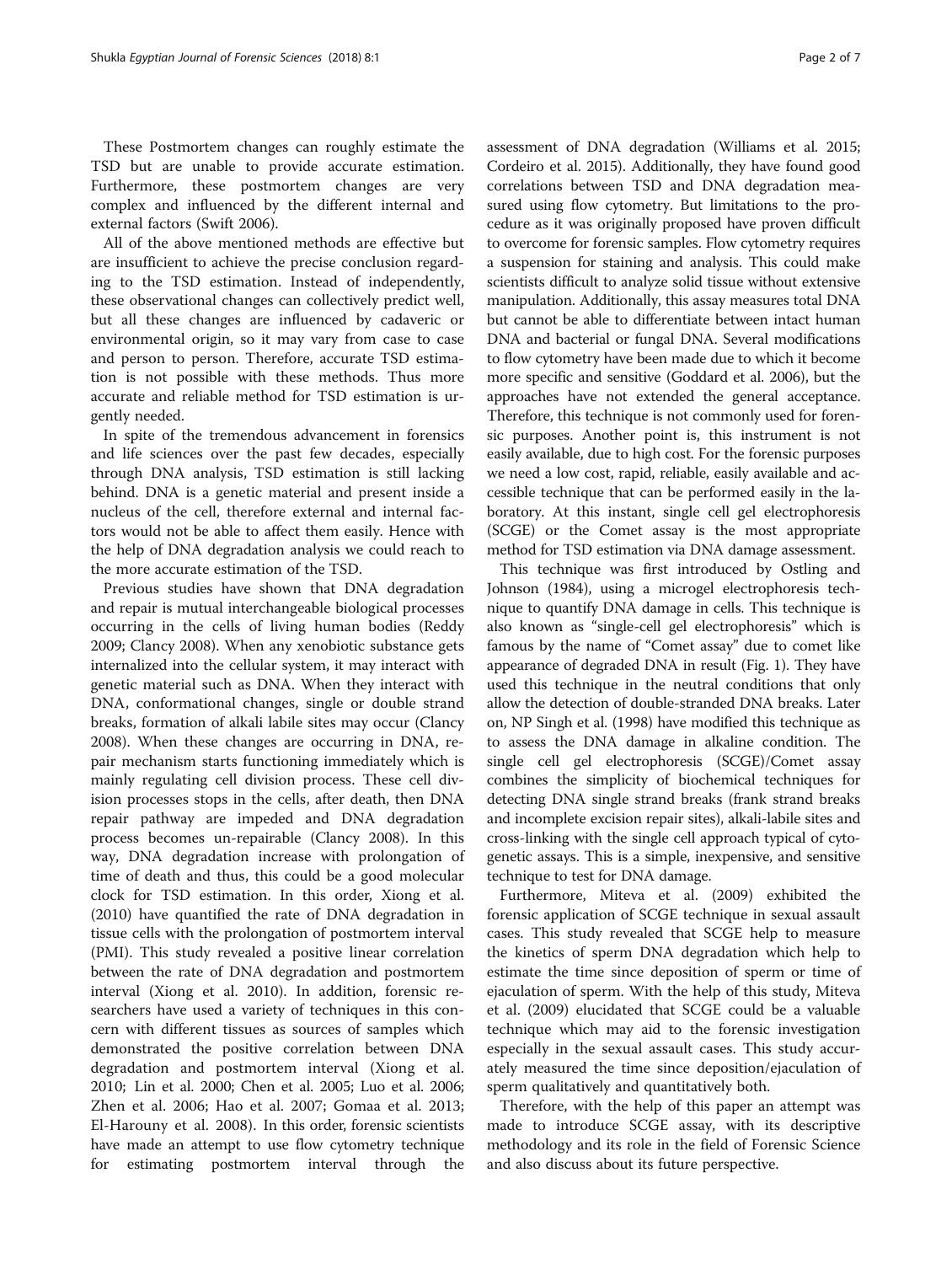<span id="page-2-0"></span>

# Methodology of single cell gel electrophoresis (SCGE) assay

# Preparation of Agarose gel

Generally, two different type of agarose are used in Single cell gel electrophoresis assay for blood and tissue/ organ samples.

- 1) Low Melting Agarose (LMA) 1% LMA is mixed into the Phosphate buffered saline (PBS) and heat until the agarose dissolve in PBS. LMA stored at 4 °C until required. When needed, briefly melt agarose in microwave and kept on dry/water bath maintained at 37 °C (Shukla et al. [2011](#page-6-0)).
- 2) Normal melting agarose (NMA) 1% NMA is mixed into the distilled water and heat until the agarose dissolves in distilled water. It always freshly prepared and kept on dry bath at 60 °C during the preparation of base slides (Shukla et al. [2011\)](#page-6-0).

For semen sample, two different types of high resolution agarose gel are prepared which can be used for SCGE assay

- 1) 0.7% Agarose- 70 mg of 3:1 high resolution agarose mixed with 9 ml of distilled water in a 100 ml glass beaker and microwaved until clear solution formed. Then add 1 ml of PBS in this clear solution and microwave the solution again. Keep this solution on dry bath and maintain the temperature at 55 °C for the experiment (Simon et al. [2013\)](#page-6-0).
- 2) 1% Agarose- 1% agarose is also prepared with similar manner as preparation of 0.7% Agarose and finally kept on dry bath at 55 °C for the experiment (Simon et al. [2013\)](#page-6-0).

# Preparation of base slide

# For blood and tissue/organ sample

End frosted microscopic slides are used for the SCGE assay. Slides are first dipped in methanol and burnt over a blue flame to remove machine oil and dust. Thereafter, slides are vertically dipped in 1% NMA gel up to twothird of the frosted area (the frosted end prevents the gel from slipping off the slide). Wipe the underside of slide to remove agarose and lay the slide in a tray or on a flat surface to dry. The slides may be air dried or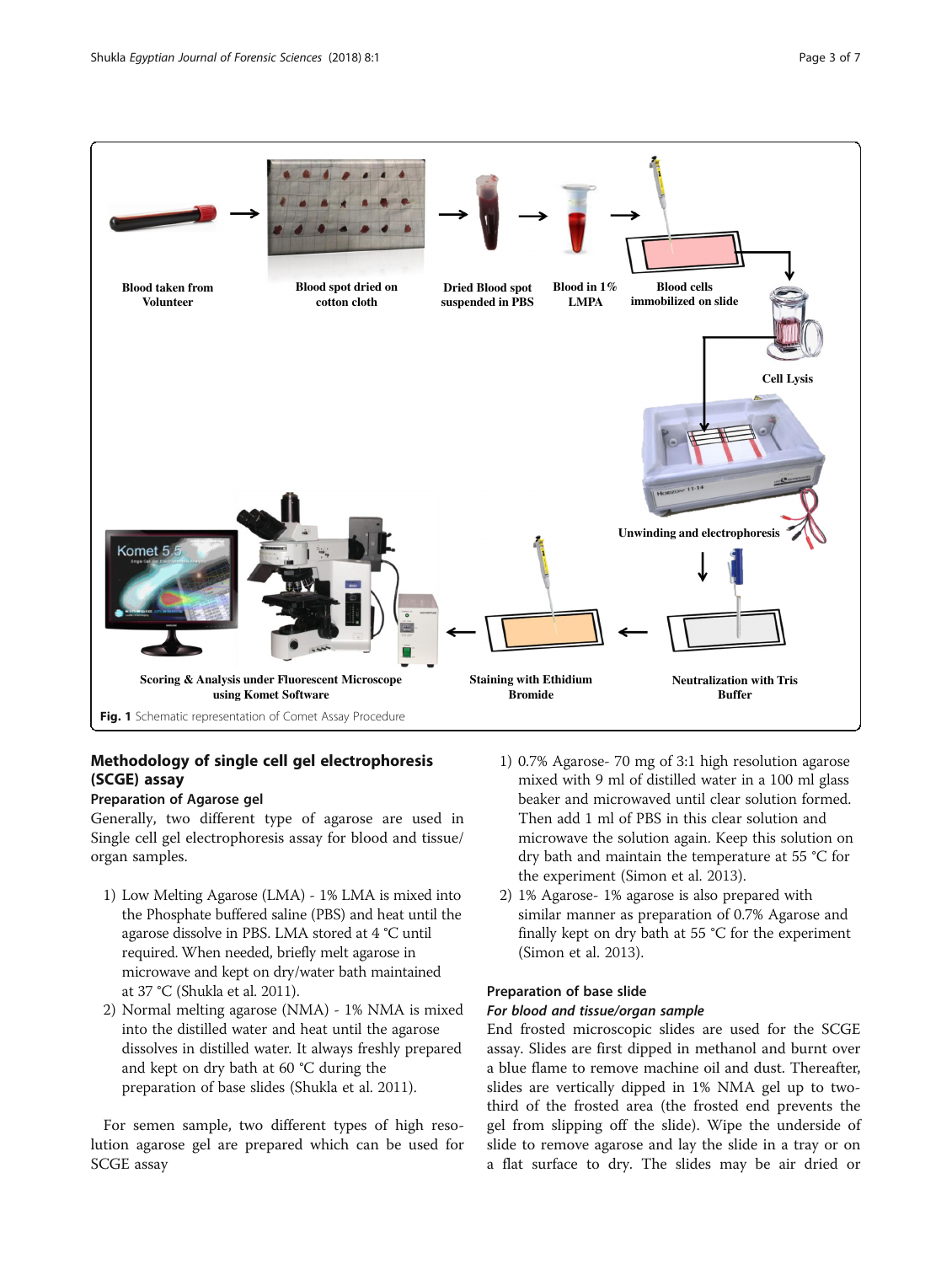warmed at 50 °C for quicker drying. The slides are stored in a dry slide box at room temperature until needed, and are generally prepared the day before use. (NOTE: Slides should be labeled at the frosted end with pencil before storage to avoid confusion of the side with/without gel) (Bajpayee et al. [2005](#page-6-0); Shukla et al. [2014](#page-6-0)).

#### For semen sample

In case of semen sample, slide is pre-coated with 0.7% agarose instead of NMA. Thereafter, a microgel layer of agarose is prepared prior to put cells on the 0.7% agarose pre-coated slide. In this step, 200 μl of 1% agarose is placed on the pre-coated slide and covered with cover slip. Agarose is allowed to solidify at room temperature for 5 min (or 1 min, if on ice). Before adding cell suspension onto the slide, cover slip is gently removed (Simon et al. [2013\)](#page-6-0).

#### Sample preparation

Blood- 50 μl of blood obtained from the deceased body/ crime scene to perform this assay. This sample is first diluted with 50 μl PBS and then mixed with equal volume of 1% LMA and proceed for the experiment (Bajpayee et al. [2005\)](#page-6-0).

Sperm- Spermatozoa cells are extracted from dried cloths/crime scene by soaking for 5 min at 37 °C and then subsequent washings with 200 μl PBS. Thereafter, spermatozoa cells are collected through centrifuged and re-suspended in 1 ml PBS. This suspension is then mixed with 0.7% agarose and proceeds for the experiment (Simon et al. [2013](#page-6-0)).

Solid Organs/tissues- A small piece of blood rich organ (eg Spleen, liver) placed in freshly prepared chilled mincing solution (PBS, with 20 mM EDTA and 10% DMSO) and chopped into pieces with a pair of scissors. The pieces are allowed to settle and the supernatant containing the single cells is mixed with 1% LMA and preceded further for the experiment (Shukla et al. [2016](#page-6-0)).

#### Slide preparation

# For blood and tissue/organ sample

Slide preparation is done according to a modified method of Tice et al. [\(2000\)](#page-6-0). Cells embedded in Low melting agarose (LMA) are layered on normal melting agarose (NMA) pre-coated base slides. A cover-slip is placed on the slide to ensure that the gel is evenly spread, and the slide is kept on ice to allow the gel to solidify. A third layer of 90 μl LMA (0.5%) is added and again allowed to solidify on ice. Duplicate slides are prepared for each sample (Bajpayee et al. [2005\)](#page-6-0).

#### For semen sample

Cell embedded in the agarose  $(50 \mu)$  of 0.7% agarose is mixed with 0.5 μl of fresh semen) first layered onto the pre-coated slide and covered with cover slip. The slides are left at room temperature to solidify the gel for 5 min (or 1 min, if on ice), then cover slip is gently removed and 200 μl of 0.7% agarose is added on each slide and covered with cover slip. Again the slide is kept on ice to solidify the gel and the cover slip is finally removed to proceed for lysis (Simon et al. [2013](#page-6-0)).

#### Lysis

This step helps to lyse the cells using lysing solution with detergent. Presence of high salt in lysing solution helps to remove cell membranes, bulk of proteins, cytoplasm and nucleoplasm. It further disrupts nucleosomes and almost all histones being solubilized by the high salt. Furthermore, it form nucleoids consisting of a nuclear matrix composed of ribonucleic acid (RNA), proteins and containing negatively charged super coiled loops of DNA (Collins [2004;](#page-6-0) Shukla et al. [2011\)](#page-6-0). In this step cover-slips are removed and the slides immersed in a freshly prepared and chilled lysis solution (146.1 g NaCl, 37.2 g EDTA, 1.2 g Tris, pH 10) with 1% Triton X-100 and 10% Dimethyl sulfoxide (DMSO) added just before use. The slides are kept in lysis solution overnight at 4 °C (Bajpayee et al. [2005](#page-6-0); Shukla et al. [2014](#page-6-0)).

NOTE: The purpose of the DMSO in the lysing solution is to scavenge radicals generated by the iron released from hemoglobin when blood or tissues are used.

In case of semen sample, 0.5 mg/ml of proteinase K (PK needs to be incubated at 37 °C to inactivate DNAse impurities which may induce additional DNA damage) and 2 mg/ml reduced glutathione (antioxidant) should be added into the fresh to pre-warmed (37 °C) lysing solution. In case of semen sample despite of Triton X 100, Sodium lauryl sulphate (SLS) can be used as detergent (Simon et al. [2013](#page-6-0)).

#### DNA unwinding

With the help of this step, any breaks present in the DNA cause the super coiling to relax locally and loops of DNA are then free. This step proceeds after lysis of the cells embedded on base slide. In this step, the slides are placed first in a horizontal gel electrophoresis tank and then tank pour with fresh and chilled electrophoresis solution (1 mM EDTA and 300 mM NaOH,  $pH > 13$ ). The slides are left in this solution for DNA unwinding for 25 min.

#### Electrophoresis

In case of blood and tissue samples, electrophoresis is performed at high pH  $(>13)$  which facilitates denaturation of DNA (because of the disruption of hydrogen bonds between double-stranded DNA) and expression of alkali labile sites as frank breaks. The electrophoresis would pull the damaged DNA towards the anode thus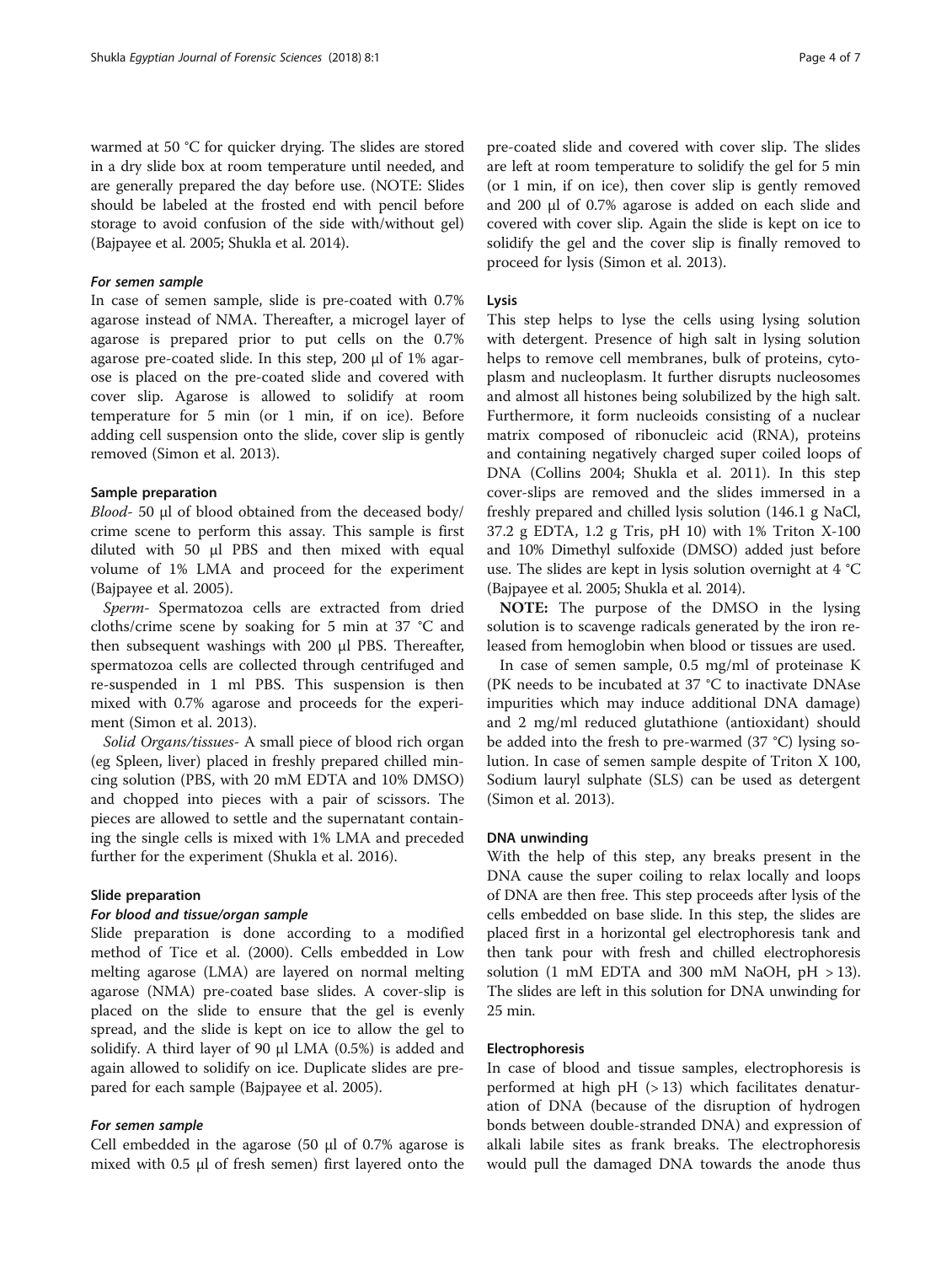making the distinct 'tail' of the comet. Electrophoresis is conducted at 4 °C with constant voltage 0.7 V/cm for blood (Bajpayee et al. [2005\)](#page-6-0) and organs/tissue for 30 min. All steps are performed under dimmed light (Shukla et al. [2014](#page-6-0)).

In case of semen sample electrophoresis is performed at pH 10 and electrophoresis solution contain 0.5 M NaCl, 1 mM EDTA, 0.1 M tris base and 0.2% DMSO (Simon et al. [2013](#page-6-0)).

#### Neutralization and staining

After electrophoresis, the excess alkali is neutralized with Tris buffer (0.4 M, pH 7.5). When neutralization step occur, extruded DNA (single and double strand breaks) which are migrate towards anode, formed hair pin loop like structure. And when it stained with DNA binding dye, dye molecules are intercalate in between loop of extruded DNA and become visualized under fluorescent microscope. In the staining, slides are stained with any one of the DNA binding dye (Ethidium Bromide, Propidium Iodide, DAPI or YOYO) and stored in a humidified slide box until scored (Paul and Bhattacharya [2012\)](#page-6-0). Ethidium Bromide is most commonly used DNA binding dye in the Comet assay.

#### Scoring of slides

Slides are scored using an image analysis system (Andor Technology Belfast, U.K.) attached to a microscope equipped with fluorescence attachment and appropriate filter (N2.1 excitation wavelength 515–560 nm emission wavelength 590 nm). The microscope is connected to a computer through a charge coupled device (CCD) camera to transport images to software (Komet 5.5) for analysis. Generally, 100 randomly selected cells are analyzed per sample. The comet parameters recorded are Olive tail moment (OTM, arbitrary units), tail DNA (%) and tail length (migration of the DNA from the nucleus, μm; TL) as shown in Fig. 2.

These three parameters of SCGE assay are defined as:

Tail Moment: The product of the tail length and % of total DNA present in the tail of migrated DNA is known as Tail moment.

Tail Moment = Tail Length x % DNA Tail

Tail Length: Tail Length is defined as the length of DNA migration from the body of the nuclear core. It is used to assess the degree of DNA damage.

% Tail DNA: % Tail DNA is the fraction of total DNA present in tail of migrated DNA.

# Advantages

- 1. The SCGE assay is a rapid, sensitive and inexpensive method for measuring DNA strand breaks.
- 2. This method is applicable to both qualitative as well as quantitative analysis.
- 3. Very less amount of sample is required for processing.
- 4. Individual cells give their individual result.

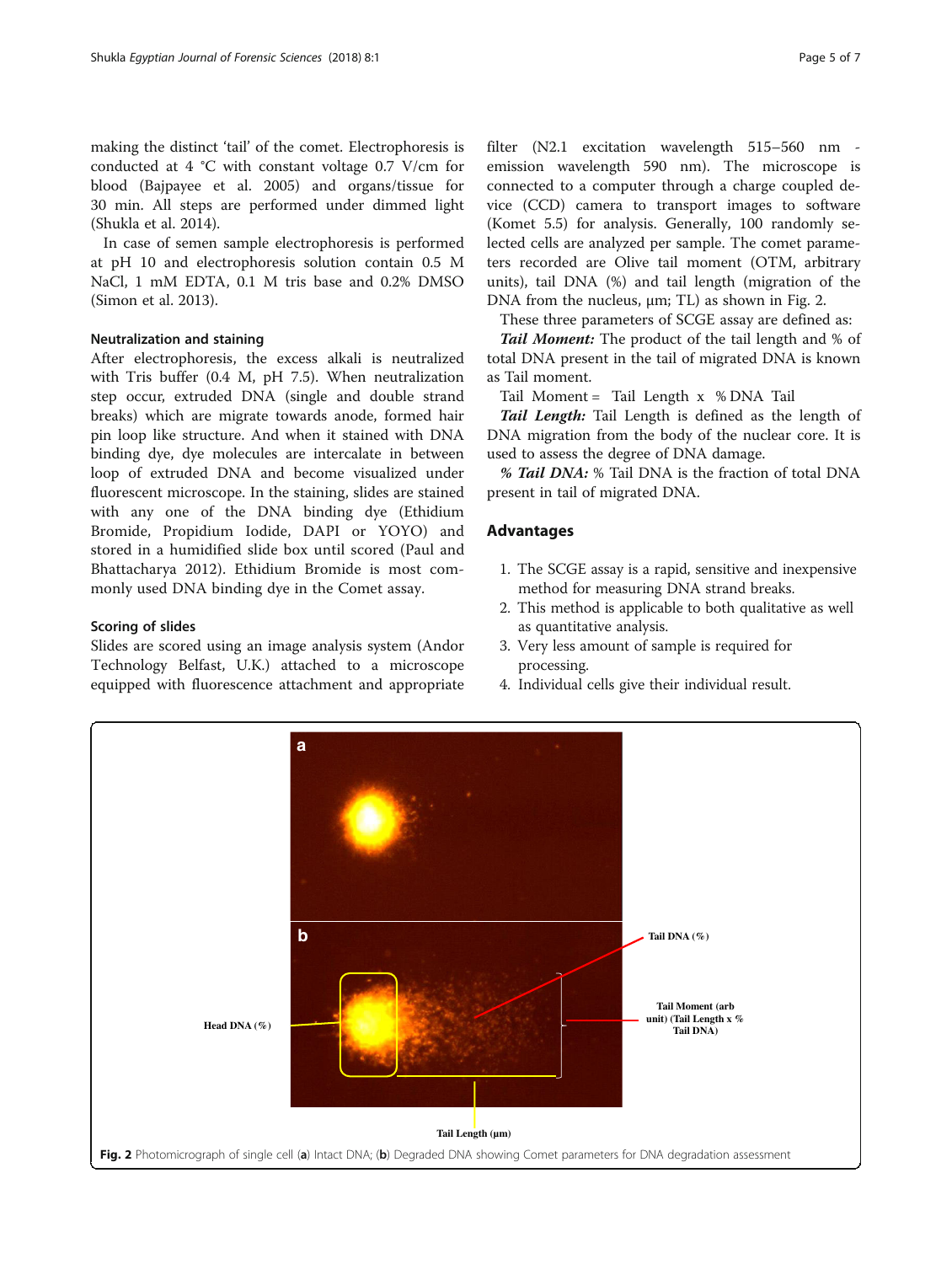- 5. Accuracy of this method is especially significant as there is no much machinery involved in the procedure.
- 6. Minimal training is required for researcher/expert to conduct this assay and the equipments for the assay are cheap and easy available.

### Limitation

Despite great advantages, some limitations are also associated with SCGE assay.

- 1. The SCGE assay is not able to detect small DNA fragments (smaller than 50 kb) since they are mostly washed during the lysis and electrophoresis.
- 2. This assay also fails to detect damage associated with mitochondrial DNA as they are also too small.
- 3. Standardization of this assay is a challenging task. This method exhibits excessive inter-laboratory variability due to a lack of consistent protocols and analysis techniques.
- 4. This method depends upon the sample condition, processing and temperature throughout the process (should be  $4 °C$ ).

#### Role of SCGE in forensic science

Existing literatures have demonstrated that Single Cell Gel Electrophoresis assay play an important role in estimation of time of sperm ejaculation in rape and other sexual assaults cases by analyzing degradation of DNA content in sperm cells (Miteva et al. [2009](#page-6-0)). In this study, results revealed that DNA degradation rate was increased with time since deposition of stain. In addition, some studies have reported that SCGE is applicable to evaluate postmortem cell death processes, specifically nuclear DNA fragmentation (Xiong et al. [2010;](#page-6-0) Lin et al. [2000](#page-6-0); Chen et al. [2005](#page-6-0); Luo et al. [2006](#page-6-0); Zhen et al. [2006](#page-6-0); Hao et al. [2007;](#page-6-0) Gomaa et al. [2013](#page-6-0); El-Harouny et al. [2008](#page-6-0); Johnson and Ferris [2002\)](#page-6-0). Among these studies, Johnson and Ferris [\(2002\)](#page-6-0) shown that upon the death of an organism, internal nucleases contained within the cells caused degradation of chromosomal DNA into increasingly smaller fragments over time, and when these fragments were isolated and visualized, the fragmentation remarkably proved to be measurable and quantifiable of postmortem interval (Johnson and Ferris [2002](#page-6-0)). Moreover, some of these studies exhibited the strong statistical correlation between Comet assay parameters and postmortem interval/time since death estimation (Lin et al. [2000](#page-6-0); Chen et al. [2005;](#page-6-0) Luo et al. [2006](#page-6-0); Zhen et al. [2006](#page-6-0); Hao et al. [2007](#page-6-0); Gomaa et al. [2013](#page-6-0); El-Harouny et al. [2008](#page-6-0)). Among these studies, Chen et al. ([2005](#page-6-0)) reported that DNA degradation from heart, liver and kidney could be a hallmark for early time since death estimation. Rate of DNA degradation in first 6 h

after death exhibited a linear correlation with postmortem interval. Similar findings also observed by Luo et al. ([2006](#page-6-0)) and Zhen et al. ([2006\)](#page-6-0) who stated that tail length of DNA (indication of DNA degradation) increased with prolongation of PMI. In addition, Hao et al. [\(2007](#page-6-0)), El- Harouny et al. ([2008\)](#page-6-0) and Gomaa et al. [\(2013](#page-6-0)) have also demonstrated that the Comet assay is an appropriate method for early PMI estimation as evident by comet assay parameters (OTM, tail length). Apart from applying in PMI estimation and time since deposition estimation, this assay can also be used for environmental degradation assessment of biological sample & its repair (Lehmann [2003;](#page-6-0) Hall et al. [2004;](#page-6-0) Hall et al. [2014;](#page-6-0) Nelson et al. [2009](#page-6-0)). Some of these studies have successfully developed DNA repair systems (direct reversal by photolyase and single strand break/gap repair) which help to repair the DNA of degraded samples for certain extent (Lehmann [2003](#page-6-0); Hall et al. [2004](#page-6-0); Hall et al. [2014\)](#page-6-0). In addition, instead of developing new DNA repair system, some of the studies have used commercially available repair enzyme (fpg, Endo III) to resolve the issue of degradation of biological sample (Nelson et al. [2009](#page-6-0)). In this case, advantage of Comet assay is that DNA repair enzyme can be incorporated in the procedure easily just before the electrophoresis step. In this way, Comet assay not only helps to measure DNA damage but DNA repair can also be measured.

#### Conclusion and future perspective

Last two decade SCGE assay has been developed as an internationally recognized method to detect DNA damage or degradation in various animals and human cell types. Although it is believed that, the SCGE assay is still growing in use and has high potential for clinical, Toxicological and cancer research, yet in forensic science it is still new and latest.

The above mentioned studies (Miteva et al. [2009](#page-6-0); Johnson and Ferris [2002\)](#page-6-0) have successfully demonstrated that SCGE could play an important role in the field of Forensic Medicine but not frequently used. Apart from time since death estimation, SCGE can also be useful to repair slightly degraded biological samples, estimation of time since deposition of blood, semen, saliva, assessment of adverse effect of hazardous chemical on human (toxicovigilance) and biological samples.

In conclusion, from this article an attempt was made to open a new research avenue and awareness to estimate early post mortem interval using SCGE assay. Although SCGE assay has its some advantages and disadvantages, yet some modifications made this assay useful, reliable and consistent for variety of forensic applications.

In the forensic point of view author suggested that SCGE assay is a versatile technique which could be